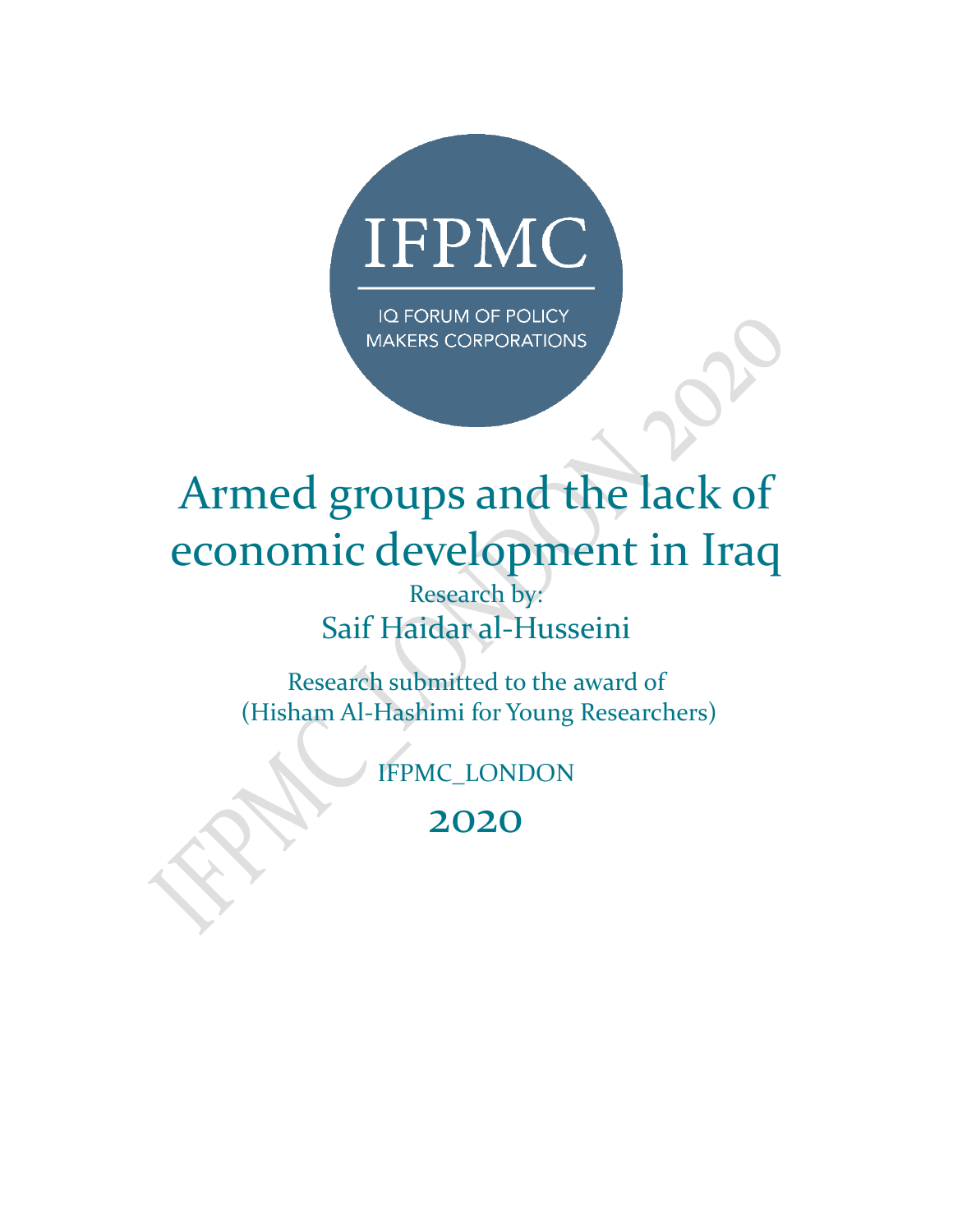#### **Introduction:**

Security and political stability are one of the most important obstacles facing the process of achieving development and encouraging investment in any country. Thus, achieving security and political stability in the Iraqi political system should be the created a political environment based on real opposition and competition between political parties to gain power, not through the engaging of sectarian and ethnic discourse, which often leads to societal and sectarian fighting. So that, security and political stability is an important backing to development and investment projects.

The growth of the economic offices projects of Iraqi political parties and their empowerment of armed groups that carry weapons outside the framework of the state and represent the military wings of these parties, this would certainly undermine all development and investment projects and constitute an environment repellent to international development projects provided by many contributors countries or international organizations, by describing these activities  $-\alpha$  development  $-\alpha$  according to the armed groups, these are subversive projects aimed at hitting the culture of Iraqi society, so they adopted the violent method of kidnapping and killing Many foreign international activists, most recently German activist (Hila Mevis), as well as Iraqi civilian activists, most recently the killing of security and strategic expert( Hisham al-Hashimi).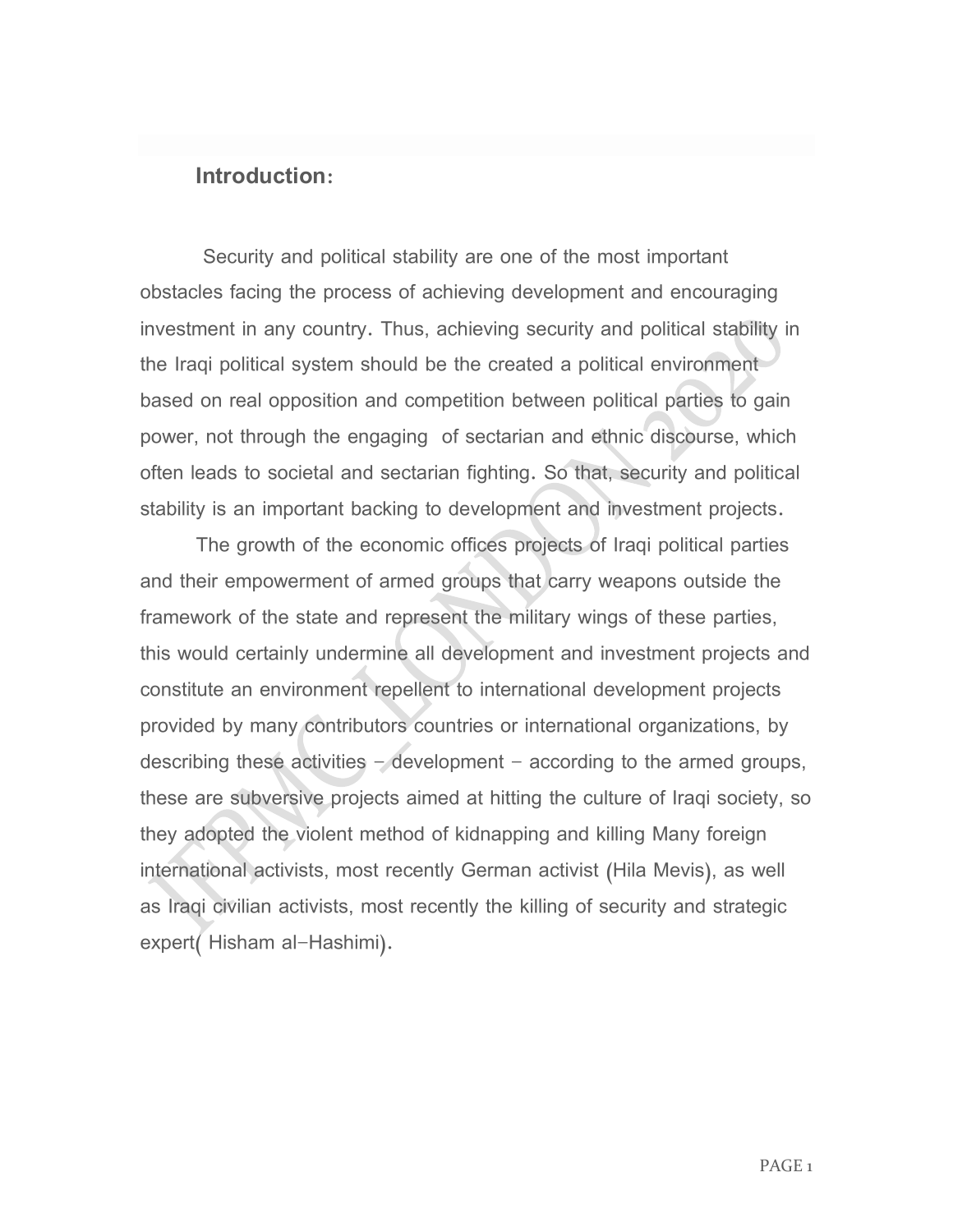#### **Importance**

The study argues the role of armed groups in Iraq in influencing economic development, as well as how political instability is a key element in strengthening and growing these groups.

#### **The objective**

The research aims to identify the role of the unstable security and political variable as a factor in Iraq's investment and economic development after 2003.

#### **The problem**

The key question is, do groups without states  $-$  armed groups  $$ have an impact on the economic development process in Iraq? How does this affect investment?

### **the hypothesis**

Armed groups have a negative impact on the development process as they contribute to creating an insecure environment for capital and businessmen.

#### **methodology**

To verify the research hypothesis and prove the validity of its objective. Descriptive approach and inference analysis have been adopted.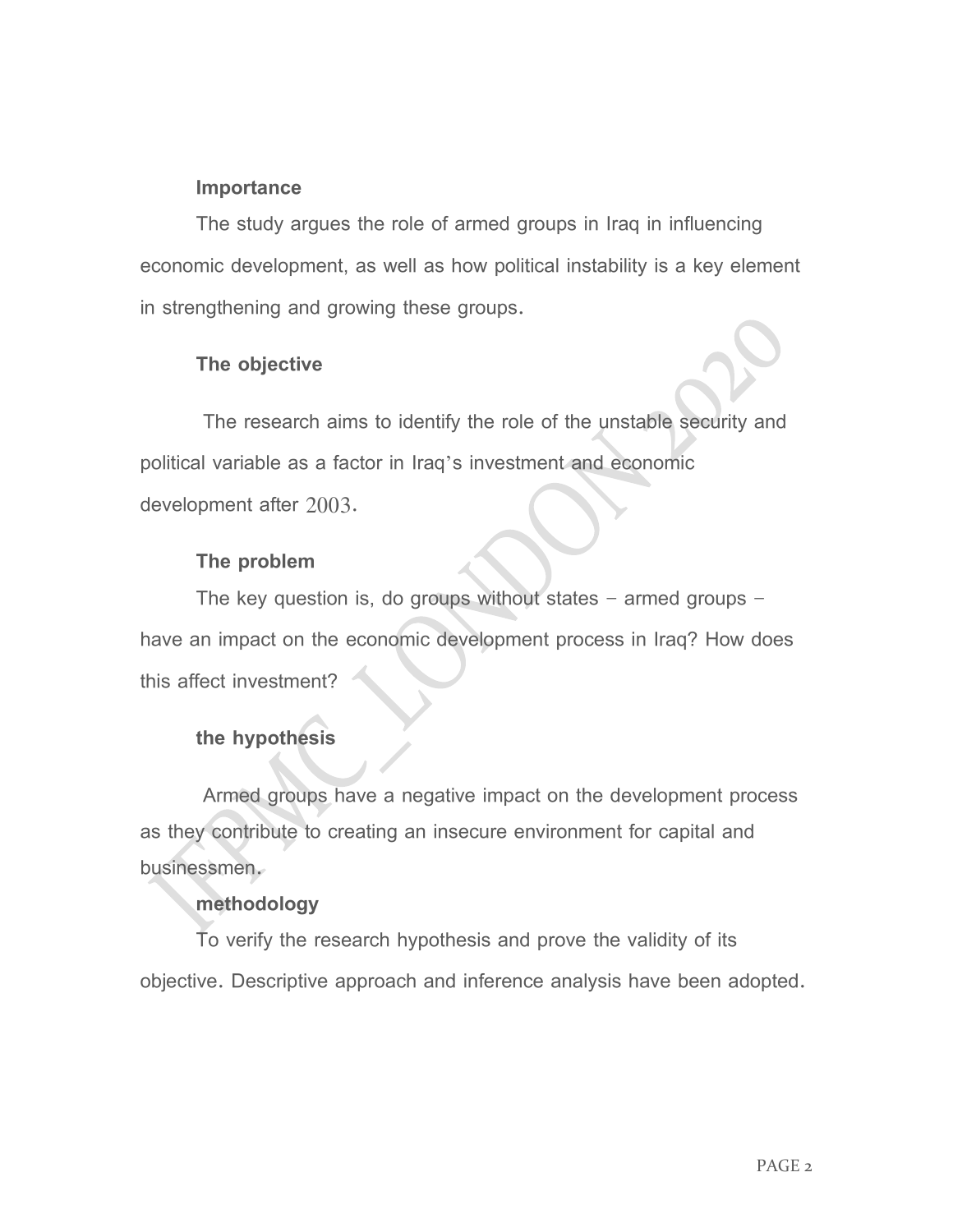#### **First:**

#### **the concept of economic development**

Opening, we must get to know the concept of development and then deal with economic development. While development is all human efforts that are made for growth, progress, and the well-being of the individual and society through the development of plans, programs, and projects aimed at improving the lives of people economically and socially and in all sectors <sup>(</sup>**i**<sup>)</sup>.

is also known as a practical method that removes and resists negativity and prevents the use of violence and destruction in the face of human energies to achieve the objectives of developing societies to achieve the negative effects into a positive force and equal material and moral energies aimed at achieving the progress of society<sup>(ji)</sup>.

However, Economic development is a process aimed at moving the national economy from underdevelopment to growth, and this transition will lead to fundamental interpretations of production and the cultural level $^{\left( iii\right) \cdot }$ 

Others defined it as a set of state measures and policies, which were to change the composition and structure of the state's national economy to achieve rapid increases in real average income over a given time and to be inclusive and beneficial to the citizens.  $\overset{(iv)}{}$ 

It is also known as, a process that seeks a new object not only on the human level but also at the level of individual, economic, social, and political relations, which individuals can reach to prosperity within society.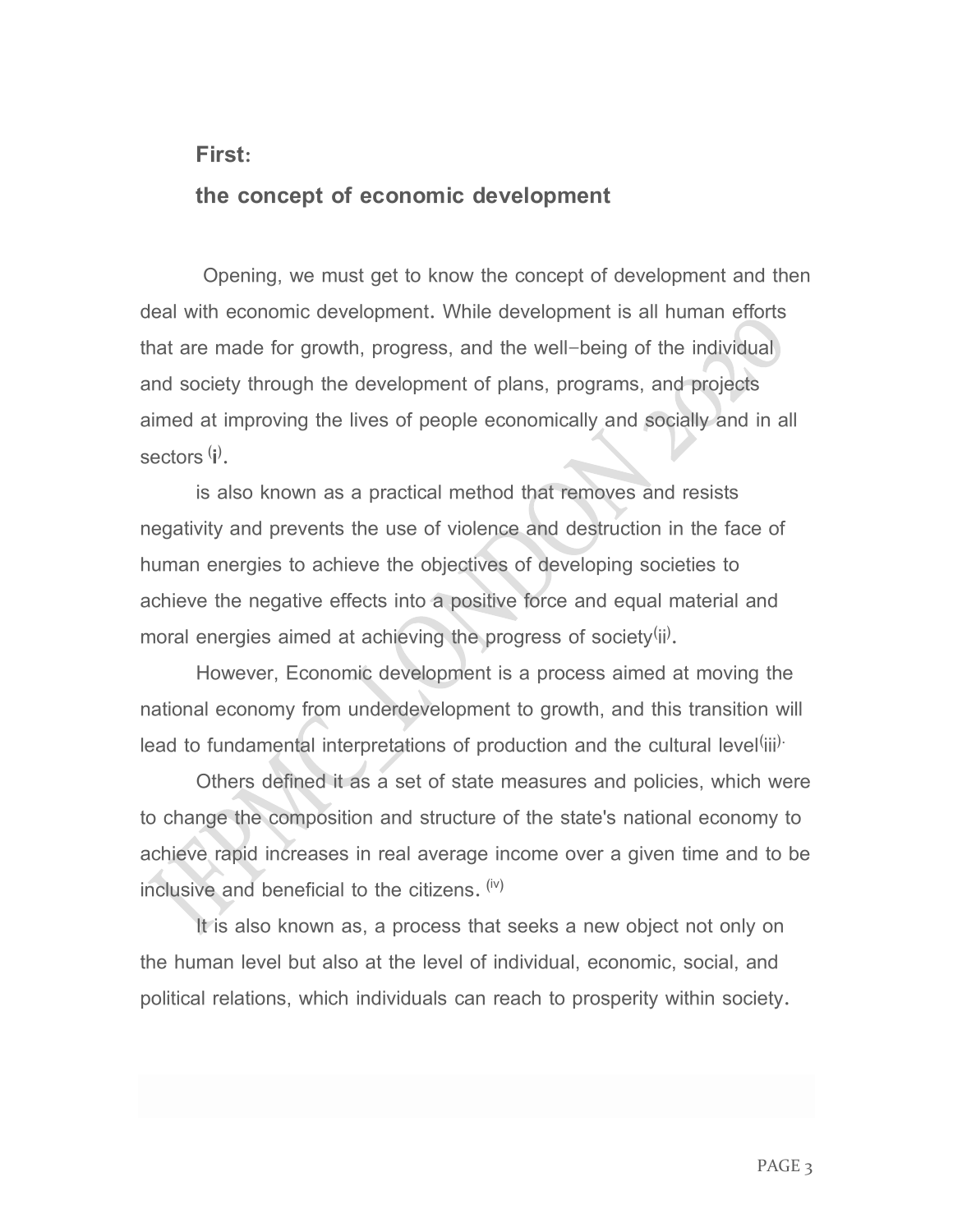#### **Second:**

# **The security and political factor and its relationship to development in Iraq**

Although, Iraq After 2003, has completed investment legislation, as well as easing restrictions on foreign investors, which making Iraq's economy and investment environment more competitive. However, these measures have been ineffective considering widespread financial and administrative corruption, as well as the control of armed groups and the so-called (economic offices of political parties). Therefore, the obstacles to investment in Iraq have increased.

Since the overall goal of development is to raise living standards and improve the quality of life, development policy requires a political system capable of absorbing, and will be based on sophisticated productive bases, capable of regulating economic activity efficiently and in institutional ways, and in a social framework in which interests are balanced and incomes and wealth are distributed fairly  $(v)$ .

In this sense, the weakness of the institutions in Iraq and the fragility of political stability, which the most important reasons that driving away foreign investment. The addition of neglecting large sectors of civil sectors such as investments in infrastructure, communications, and the human element, which are important factors for attracting foreign investment. We must not forget the emergence of political sectarianism, which has strengthened the role of armed groups and their position in the political process in Iraq. This has led to weak of economic growth and industry as it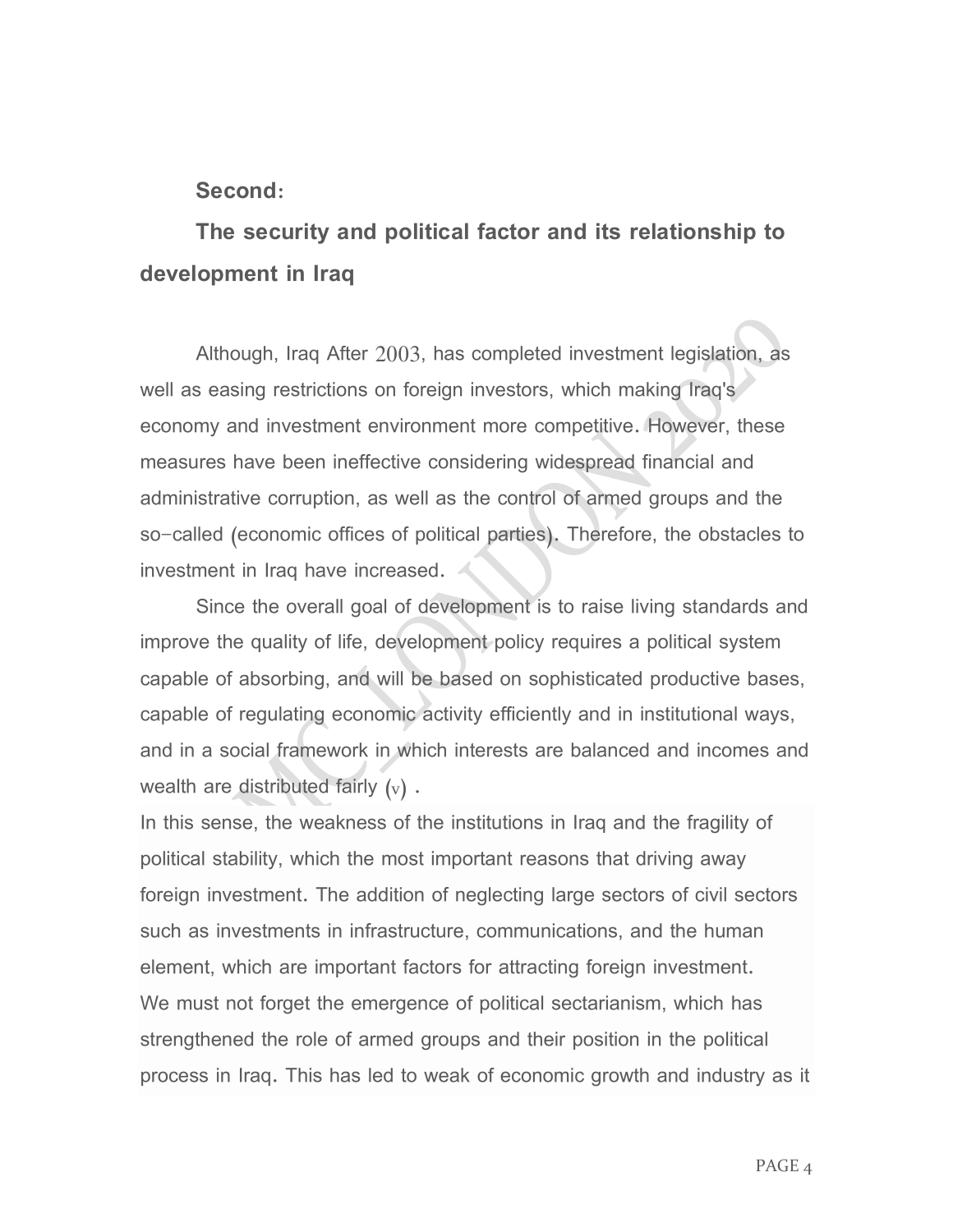has encouraged an insecure environment for those who want to invest in  $Iraq(vi)$ . That was prompted to massive crisis in the political and economic development in Iraq.

As a result of the confusion in the performance of successive governments in Iraq after 2003, as well as the emergence of illegal armed groups, which became the most important supports of corrupt government, their first task is to secure the rule even if it leads to the intimidation of citizens. This was obvious in the Iraqi demonstrations in October 2019. It has been found in many incidents that armed groups have used systematic violence as a method to suppression the October protests, as well as the systematic assassinations of a number of activists, most notably security expert Hisham al-Hashimi.

In fact, most of those parties have armed military offices outside the state, where the number of armed organizations reached about 40 armed factions, which led to the inflaming of mutual violence and the penetration of many of these groups of security agencies and the association of their employees ideologically, and this was the most important obstacle to the adoption of successful development and investment policies to ensure the decent living of members of Iraqi society<sup>(vii)</sup> This political and security instability creates a kind of social anxiety and popular discontent, among many segments of society, which reflects on productivity, despite the economic recession, the government finds that the government has dealt harshly with the problems of the economy and development, while what is required is a balanced approach with a focus on redeveloping the local economy, as well as rebuilding the internal security forces. The negative consequences of this type of political corruption may be exacerbated when it is established in the minds of society that violence is the effective way to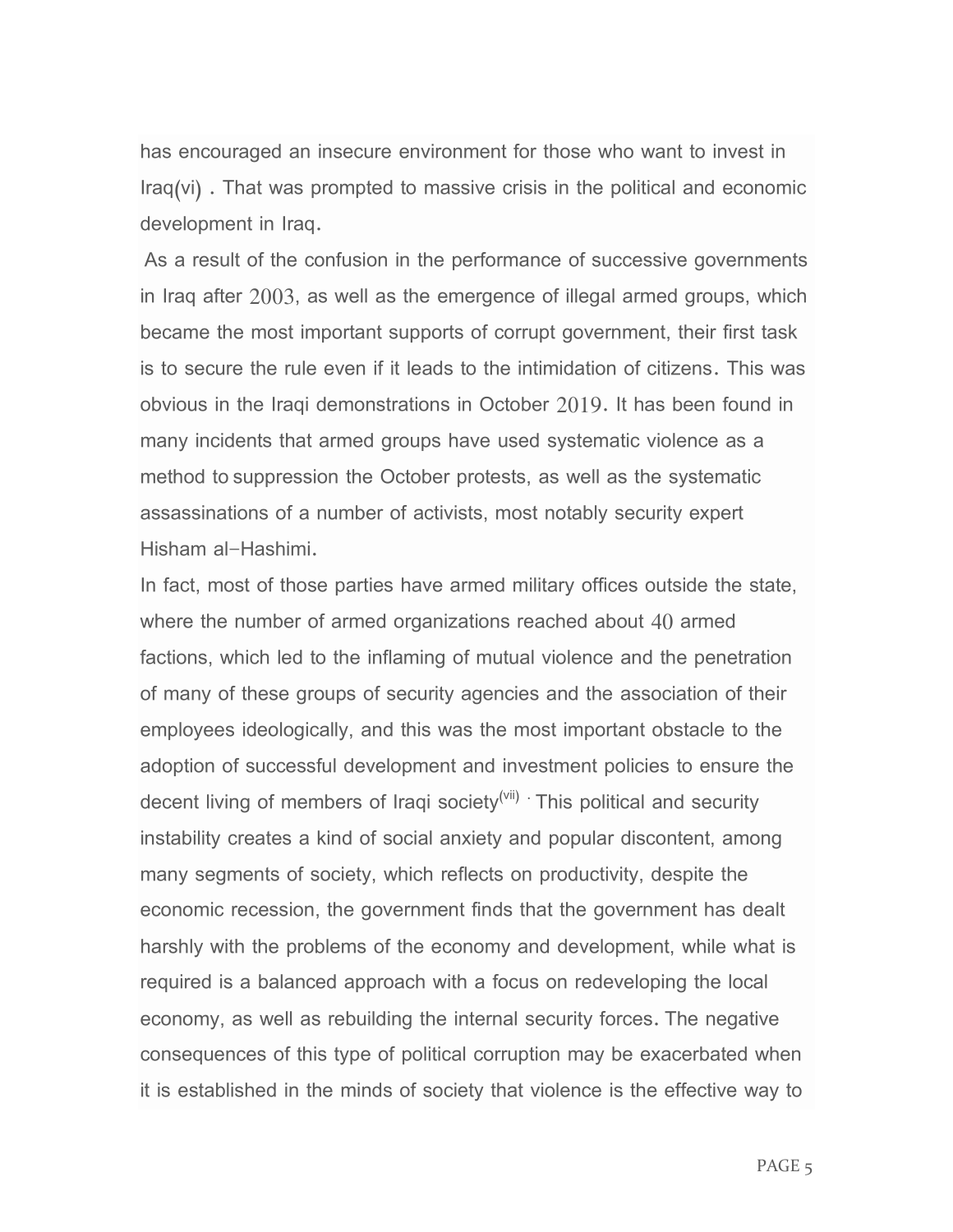express public rights, and then society will become a battleground between organized and multiple forces of violence that only master the logic of weapons, whether within or outside the power structure.

Corruption in the governance institution consequence the widespread corruption, whether in the allocation of resources, or in the distribution of national product, which leads to a disruption of development and diminished investment opportunities in the country ${}^{\textrm{\tiny{(Viii)}}}$  .

Obviously, that the principle of justice in the distribution of wealth is linked to political stability, which refers to the state of peace and the absence of political violence.

As mentioned earlier, the absence of justice and the increased intensity of economic and social disparities lead to frustration, persecution at the individual level, social anger and public discontent at the collective level, prompting the public to protest against the regime and its leaders. In the face of this situation, governments must respect the principle of equity in distribution and work towards comprehensive development in line with the Un-approved sustainable development goals by creating mechanisms for investment cooperation with international organizations, as well as multinational companies, thus achieving the basic goal of development, which is to fight poverty and hunger and create an appropriate healthy environment. Otherwise, chaos and violence will prevail in society.<sup>(ix)</sup> The state should work to increase the rate of economic growth as this provides the development of its infrastructure. It should also ensure the investment area and protect the business environment from the intervention of armed groups, by encouraging the private sector, which plays a complementary role to the state's development policies, especially with its capabilities and capabilities, which achieve social goals that help integrate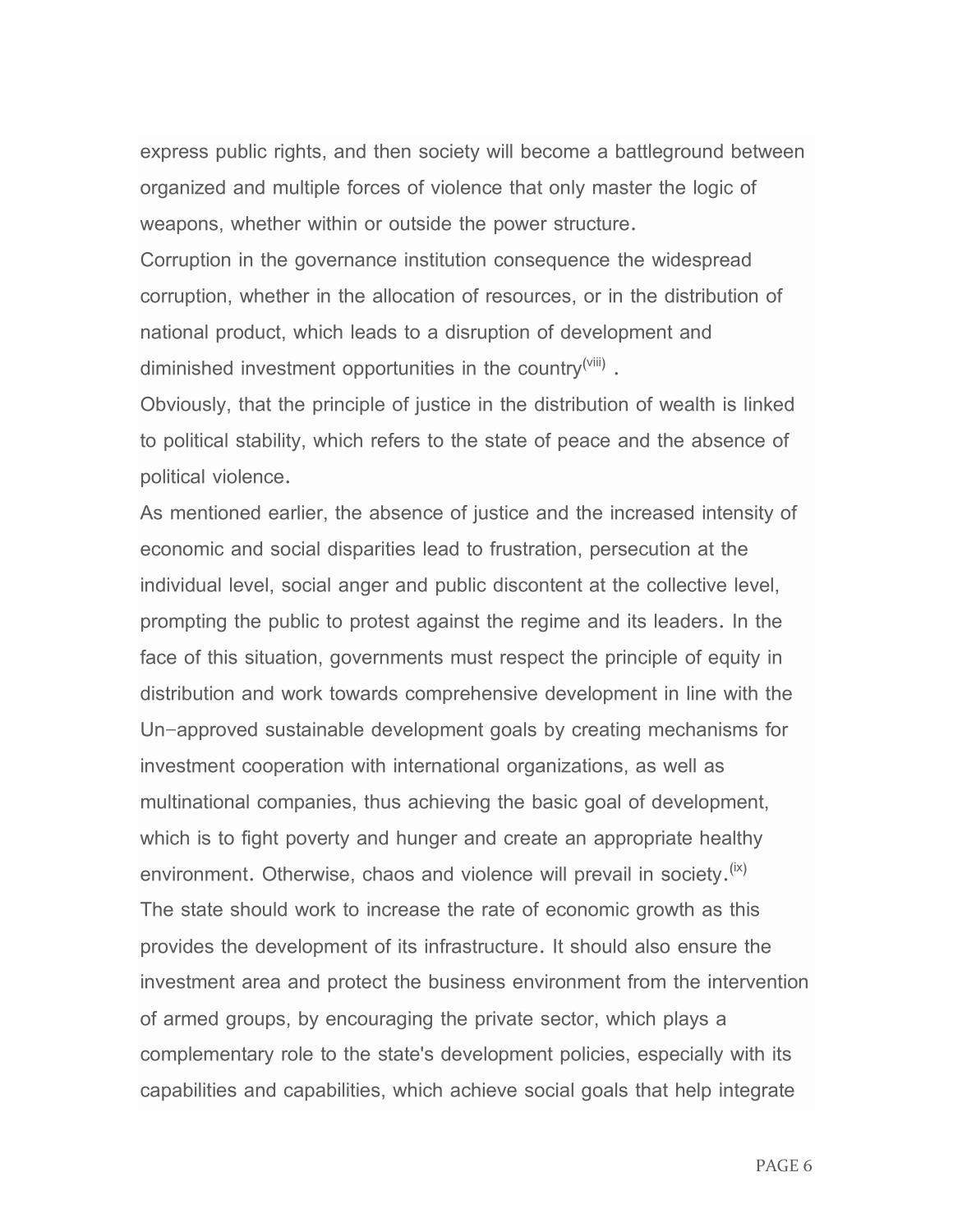specific groups, or achieve economic goals that facilitate the peacebuilding process.

## **Conclusion:**

The security and political factor play an influential role in the development process in general and economic development, particularly the militia factor and armed group and their impact on the security investment environment. The failure of development and investment in Iraq would have a negative impact on all other sectors of life, depriving people of a decent life and well-being, as well as leading to further underdevelopment. Therefore, the Iraqi government must work decisively to provide a secure investment environment that contributes to the flow of capital to Iraq in order to invest in economic development projects that contribute to increasing income for individuals and the employment of the workforce, as well as to transfer scientific and technological progress and benefit from international expertise. The security and political situation are confused according to the interests and agendas of the countries to which they owe obedience and loyalty.